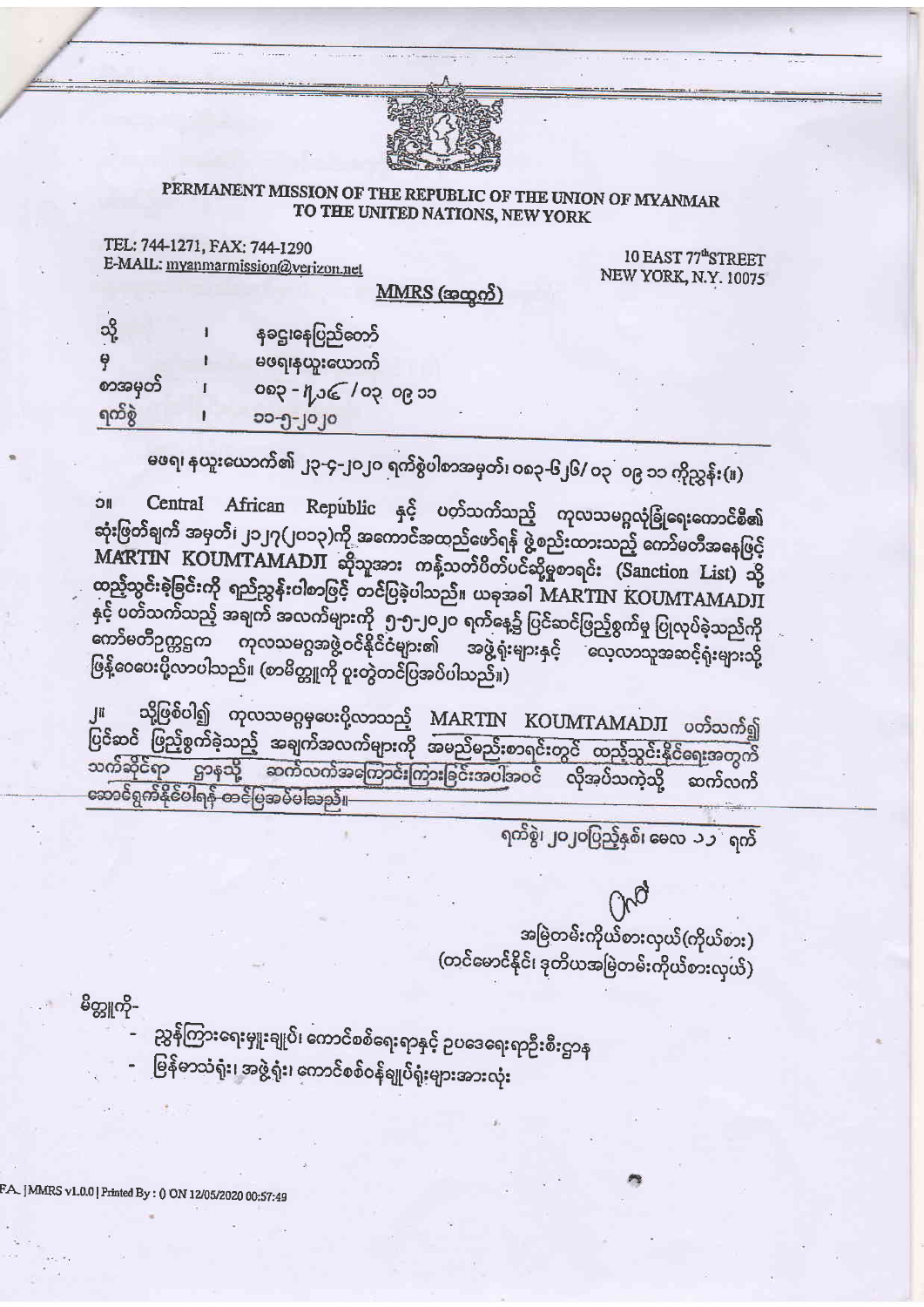```
<u>ပြည်တွင်းအခွန်များဦးစီးဌာန</u>
အကောက်ခွန်ဦးစီးဌာန
ငွေရေးကြေးရေးကြီးကြပ်စစ်ဆေးရေးဦးစီးဌာန
ပင်စင်ဦးစီးဌာန
အခွန်အယူခံခုံအဖွဲ့ ရုံး
ငွေချေးသက်သေခံလက်မှတ်လုပ်ငန်းကြီးကြပ်ရေးကော်မရှင်ရုံး
မိတ္တူကို
      ပြည်ထောင်စုဝန်ကြီးရုံး၊ ရုံးအမှတ် (၂၆)
      ဤဝန်ကြီးရုံး၊ ဌာနခွဲအားလုံး
```

```
ရုံးလက်ခံ/မျှောစာတွဲ
```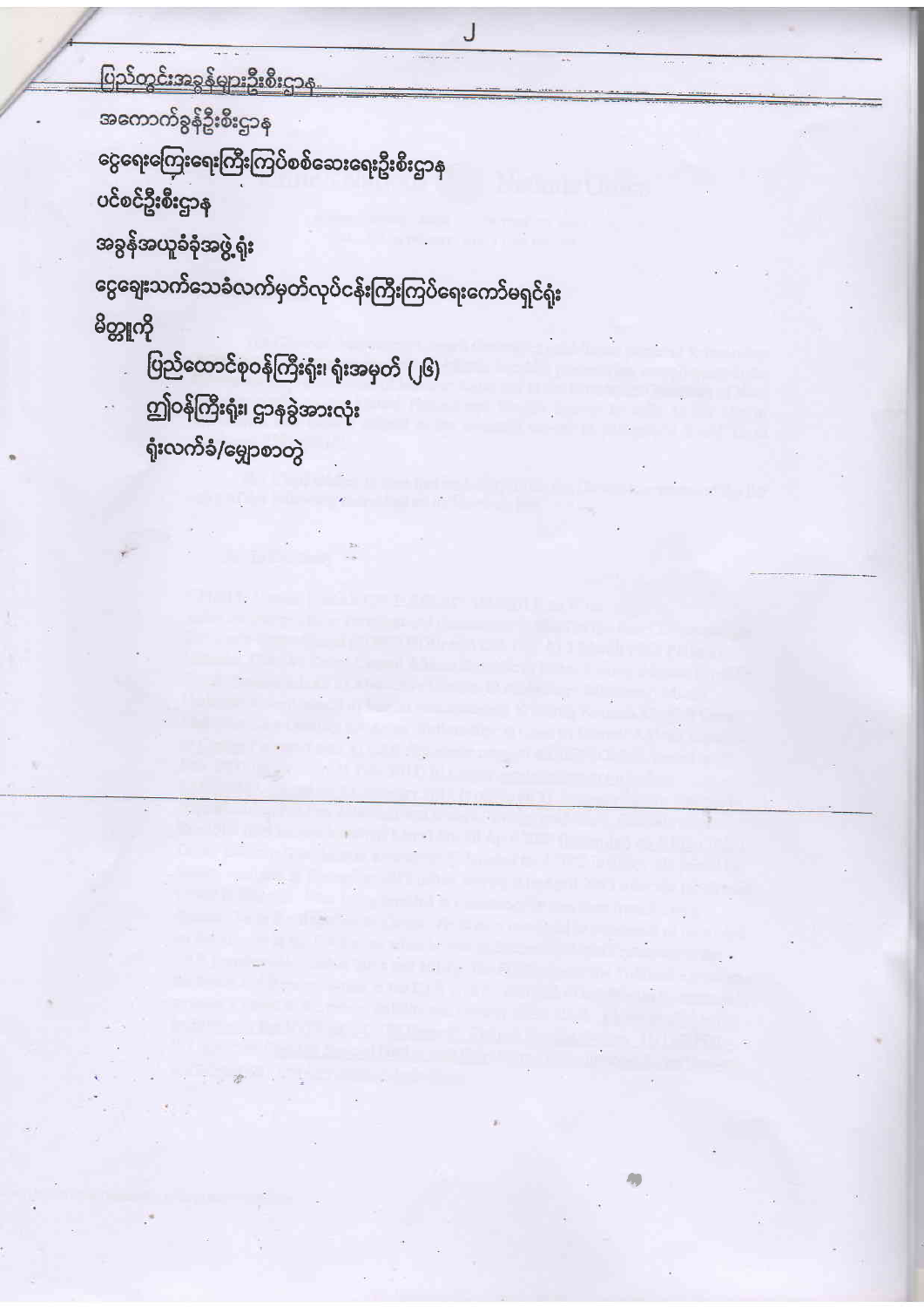**United Nations** Nations Unies

> **HEADQUARTERS . SIEGE** NEW YORK, NY 10017 TEL.: 1 (212) 963.1234 · FAX: 1 (212) 963.4879

## REFERENCE: SCA/1/20 (12)

The Chair of the Security Council Committee established pursuant to resolution 2127 (2013) concerning the Central African Republic presents his compliments to the Permanent Representatives of Member States and to the Permanent Observers of Non-Member States to the United Nations and has the honour to refer to the List of individuals and entities subject to the measures set-out in paragraphs 9 and 16 of resolution 2399 (2018).

The Chair wishes to note that on 5 May 2020, the Committee amended the list entry of the following individual on its sanctions list:

## A. Individuals

CFI.013: Name: 1: MARTIN 2: KOUMTAMADJI 3: na 4: na

Title: na Designation: President and commander-in-chief of the Front Democratique du Peuple Centrafricain (FDPC) DOB: a) 5 Oct. 1965 b) 3 March 1965 POB: a) Ndinaba, Chad b) Kobo, Central African Republic c) Kabo, Central African Republic Good Quality a.k.a.: a) Abdoulaye Miskine b) Abdoullaye Miskine c) Martin Nadingar Koumtamadji d) Martin Nkoumtamadji e) Martin Koumta Madji f) Omar Mahamat Low Quality a.k.a.: na Nationality: a) Chad b) Central African Republic c) Congo Passport no.: a) CAR diplomatic passport no. 06FBO2262, issued on 22 Feb. 2007 (expired on 21 Feb. 2012) b) Congo service passport number SA0020249, issued on 22 January 2019 (expires on 21 January 2022); National Identification No.: na Address: Am Dafock, Vakaga prefecture, Central African Republic (last known location) Listed on: 20 April 2020 (amended on 5 May 2020) Other information: Martin Koumtamadji founded the FDPC in 2005. He joined the Séléka coalition in December 2012 before leaving it in April 2013 after the rebels took power in Bangui. After being arrested in Cameroon, he was then transferred to Brazzaville in the Republic of Congo. He always remained in command of his troops on the ground in the CAR even when he was in Brazzaville before returning to the CAR (between November 2014 and 2019). The FDPC signed the Political Agreement for Peace and Reconciliation in the CAR on 6 February 2019 but Martin Kountamadji remains a threat to the peace, stability and security of the CAR. Photo available for inclusion in the INTERPOL-UN Security Council Special Notice. INTERPOL-UN Security Council Special Notice web link: https://www.interpol.int/en/How-wework/Notices/View-UN-Notices-Individuals.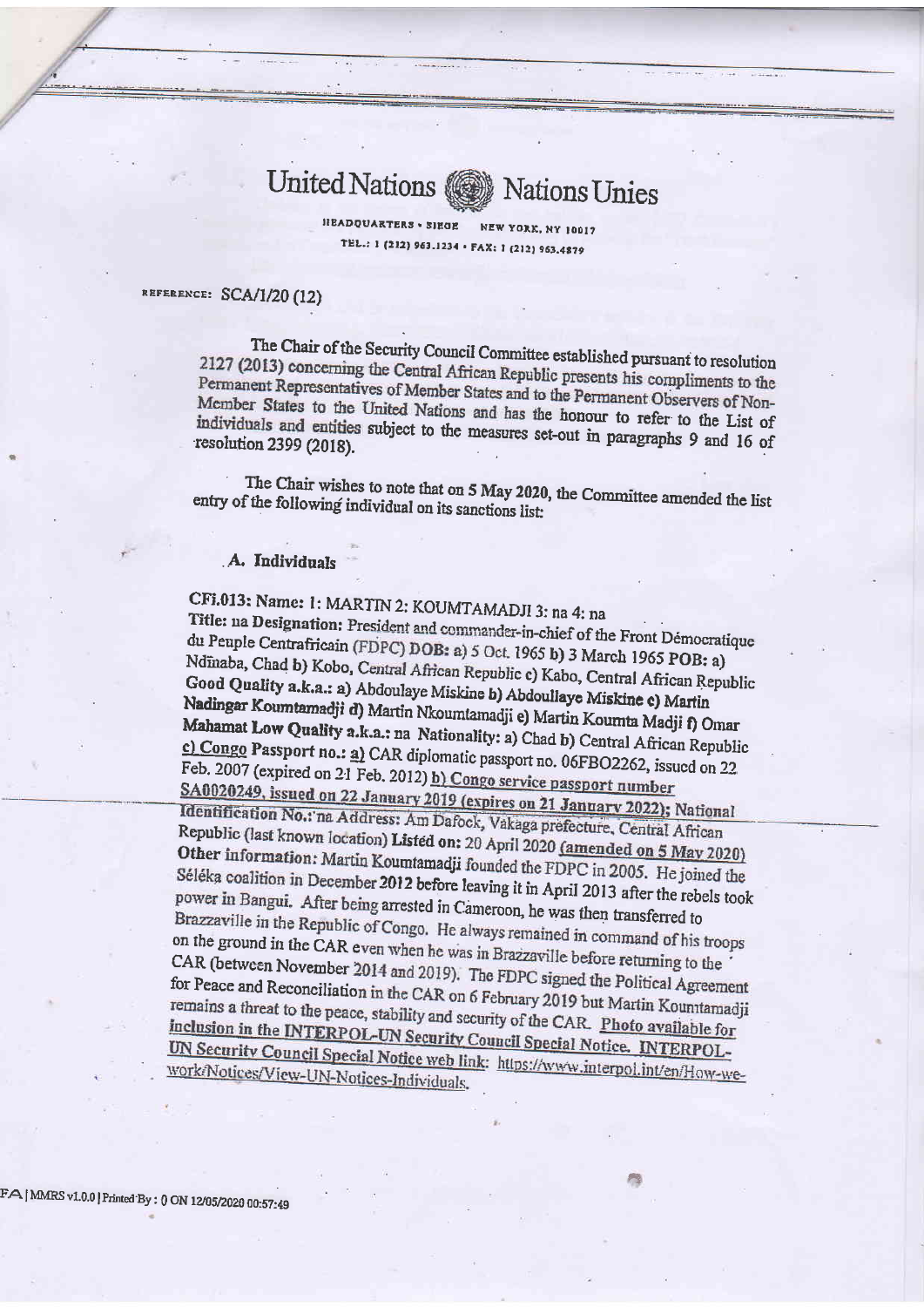UNITED NATIONS **SEE NATIONS** UNIES

Updates to the names of individuals and entities on the 2127 Committee's website pursuant to a decision by the Committee may be found in the "Press Releases" section on the Committee's website.:

https://www.un.org/securitycouncil/sanctions/2127/press-releases

An updated List is accessible on the Committee's website at the following URL: https://www.un.org/securitycouncil/sanctions/2127/sanctions-list-materials

The Consolidated United Nations Security Council List is also updated following all changes made to the Committee's Sanctions List. An updated version of the Consolidated List is accessible via the following URL:

https://www.un.org/securitycouncil/content/un-sc-consolidated-list

5 May 2020

PAGE  $2$ 

A JMMRS v1.0.0 | Printed By: 0 ON 12/05/2020 00:57:49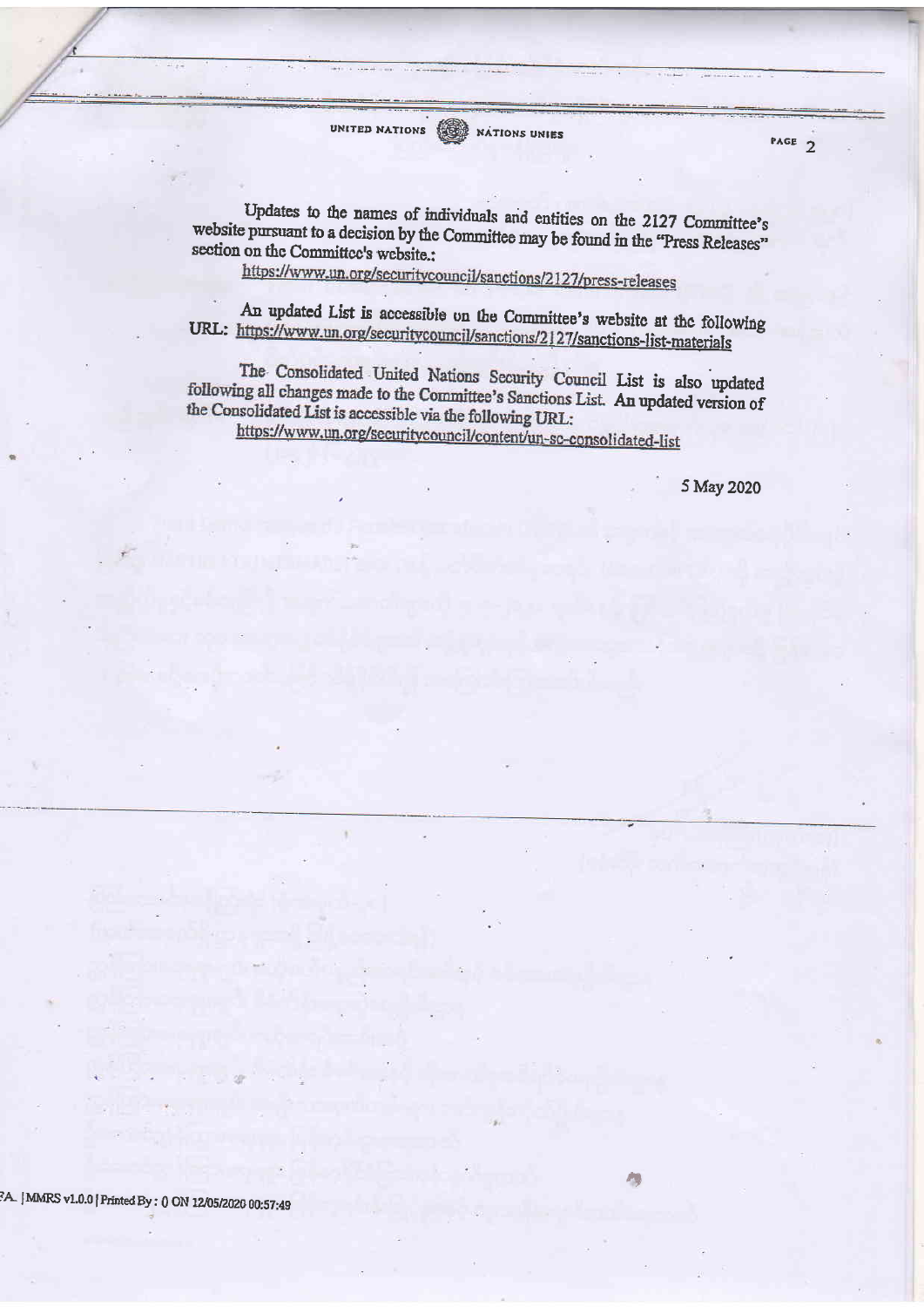

<u>ပြည်ထောင်စုသမ္မတမြန်မာနိုင်ငံတော်အစိုးရ</u> စီမံတိန်း၊ ဘဏ္ဍာရေးနှင့် စက်မှုဝန်ကြီးဌာန ပြည်ထောင်စုဝန်ကြီးရုံး

> စာအမှတ် ၊ စဘစ/ဘဏ္ဍာ–၂၅/၂/၃ ( ၁၁၂၂ /၂၀၂၀) ရက်စွဲ ၊ ၂၀၂၀ ပြည့်နှစ် မေလ ၁၈ ရက်

အကြောင်းအရာ။

Front Democratique du Peuple Centrafricain (FDPC) ၏ သမ္မတနှင့် ကာကွယ်ရေးဦးစီးချုပ်ဖြစ်သူ MARTIN KOUMTAMADJI အား ကန့်သတ် ပိတ်ပင်မှုစာရင်းတွင် ထည့်သွင်းခဲ့သည့် ကိစ္စ

ရည် ညွှန်း ချက် ။

နိုင်ငံခြားရေးဝန်ကြီးဌာန၏ ၁၃–၅–၂၀၂၀ ရက်စွဲပါစာအမှတ်၊ ၃၁ ၃၉/ ၀၁/၂၀၂၀ (၂၀၄၂) (မိတ္တူပူးတွဲ)

Front Democratique du Peuple Centrafricain (FDPC) ၏ သမ္မတနှင့် ကာကွယ်ရေးဦးစီးချုပ် ဖြစ်သူ MARTIN KOUMTAMADJI အား ကန့်သတ်ပိတ်ပင်မှုစာရင်း (Sanction List) သို့ ထည့်သွင်းခဲ့ သည့်ကိစ္စနှင့်စပ်လျဉ်း၍ အချက်အလက်များကို ၅–၅–၂၀၂၀ ရက်နေ့၌ ပြင်ဆင်ဖြည့်စွက်မှု ပြုလုပ်ခဲ့ သည့်စာအား ကုလသမဂ္ဂအဖွဲ့ဝင်နိုင်ငံများ၏ အဖွဲ့ရုံးများနှင့် လေ့လာသူအဆင့်အဖွဲ့ရုံးများသို့ ဖြန့်ဝေစာ ထပ်မံပေးပို့ပေးပို့လာပါသဖြင့် သိရှိနိုင်ပါရန် အကြောင်းကြားအပ်ပါသည်။

<u>ာတီထဝန်ကြီး(ကိုယ်စား)</u> (ဝင်းကို၊ လက်ထောက်အတွင်းဝန်) Pyp.

ပြည်ထောင်စုဝန်ကြီးရုံး (ရုံးအမှတ်-၃၀) (လက်အောက်ရှိ ဌာနများသို့ ဖြန့်ဝေပေးပါရန်) ညွှန်ကြားရေးမှူးချုပ်၊ ဗဟိုစက်ပစ္စည်းစာရင်းအင်းနှင့် စစ်ဆေးရေးဦးစီးဌာန ညွှန်ကြားရေးမှူးချုပ်၊ စီမံကိန်းရေးဆွဲရေးဦးစီးဌာန ညွှန်ကြားရေးမှူးချုပ်၊ ဗဟိုစာရင်းအင်းအဖွဲ့ ညွှန်ကြားရေးမှူးချုပ်၊ စီမံကိန်း စိစစ်ရေးနှင့် တိုးတက်မှုအစီရင်ခံရေးဦးစီးဌာန ညွှန်ကြားရေးမှူးချုပ်၊ အမျိုးသားမှတ်တမ်းများ မော်ကွန်းတိုက်ဦးစီးဌာန ဦးဆောင်ညွှန်ကြားရေးမှူး၊ မြန်မာ့စီးပွားရေးဘဏ်' ဦးဆောင်ညွှန်ကြားရေးမှူး၊ မြန်မာ့နိုင်ငံခြားကုန်သွယ်မှုဘဏ် ဦးဆောင်ညွှန်ကြားရေးမှူး၊ မြန်မာ့ရင်းနှီးမြှုပ်နှံမှုနှင့် ကူးသန်းရောင်းဝယ်ရေးဘဏ်